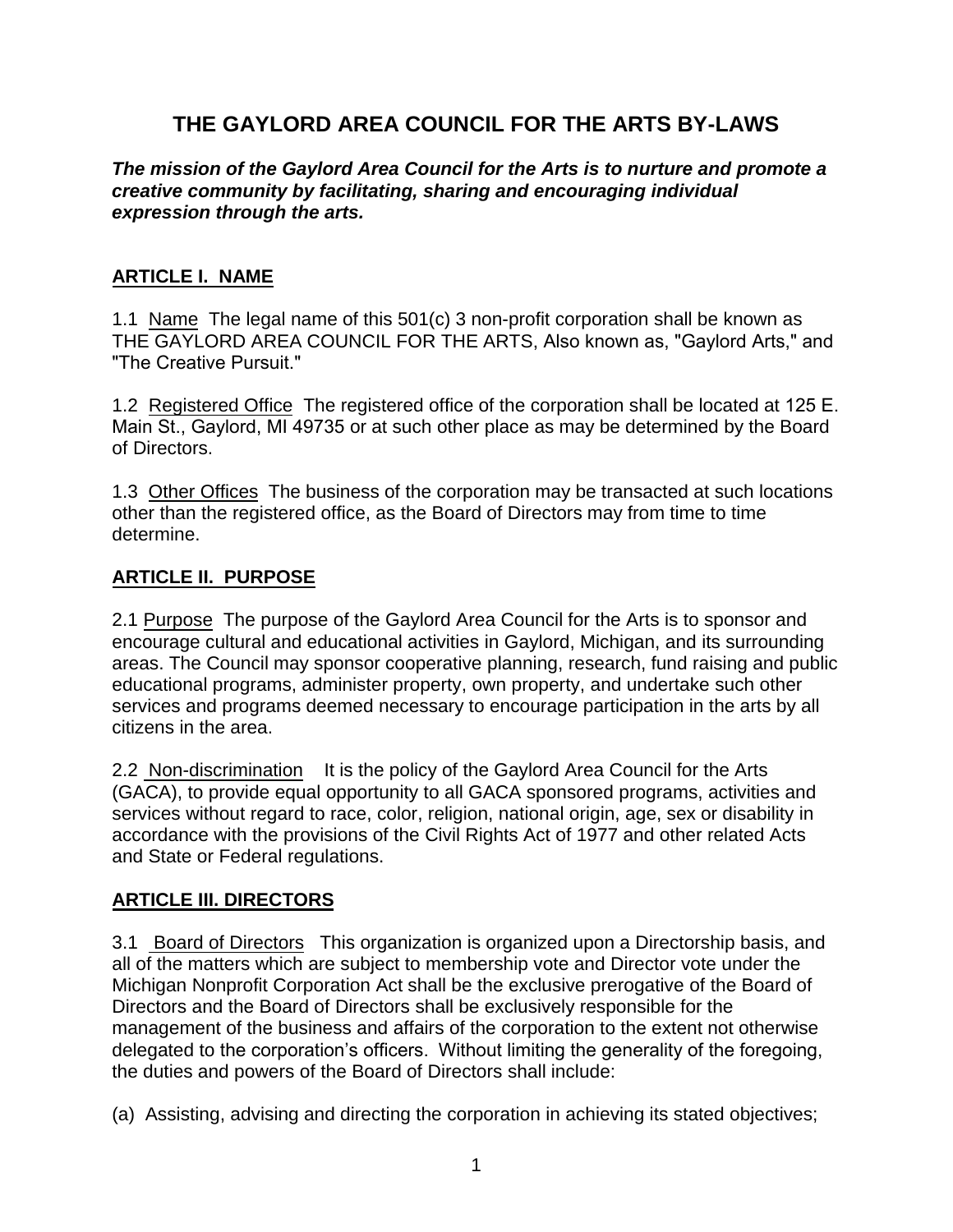(b) Assuring compliance with the letter and spirit of the bylaws;

(c) Appointing, supervising and approving the work of all committees of the Board;

(d) Assuring that the fiscal condition of the corporation has sufficient funds to provide the services needed by the corporation;

(e) Approving capital expenditures for the corporation;

3.2 Board Member Dues All Board members must become dues paying members of the organization within 60 days of joining the Board. Board members whose dues are current may vote on issues brought before the Board. Any Board member whose dues are in arrears may not vote on issues brought before the Board. When a Board member's dues are in arrears for a period of sixty (60) days or more, that Board member shall be removed from the Board by a vote of the Board of Directors.

3.3. Meetings of the Board Directors are expected to attend all scheduled meetings of the Board of Directors. Any Board member who has accumulated four (4) excused or three (3) unexcused absences from the Board meeting in a one (1) year period may be removed from the Board by vote of the Board of Directors. Excused absence is by calling the Secretary, President, or Arts line by noon on the day of the Board meeting. A removed Director shall have one (1) opportunity for reinstatement by written request prior to the next scheduled Board meeting. A leave of absence may be granted at the discretion of the board.

3.4 Number and Term of Office The Board of Directors shall consist of not more than 24 nor less than seven (7) members divided into three classes as nearly equal in number as is practical, to serve staggered terms of three (3) years so that approximately one-third (1/3) of the Board of Directors shall be elected annually at the Gaylord Arts' annual meeting. Directors may serve more than one term.

3.5 Nomination and Election of Directors Prior to the annual meeting the President shall appoint a nominating committee of three, with at least one Board member. Two weeks prior to the annual meeting a slate of Directors shall be presented to the Board. Nominations by Board members may be offered at the annual meeting provided consent of the nominee has been obtained. Election shall be at the annual meeting of the Board. Officers shall also be elected by the Board at the annual meeting.

3.6 Resignation and Removal A Director may resign by a written notice to the corporation. Any Director may be removed by a two-thirds (2/3) vote of the Board.

3.7 Vacancies Vacancies may be filled by a two-thirds (2/3) affirmative vote by the Board. That Director shall hold office until the next election at the annual meeting.

3.8 Honorary Board of Directors The Board may appoint honorary members of the Board of Directors. An Honorary Director shall be a person who supports the purposes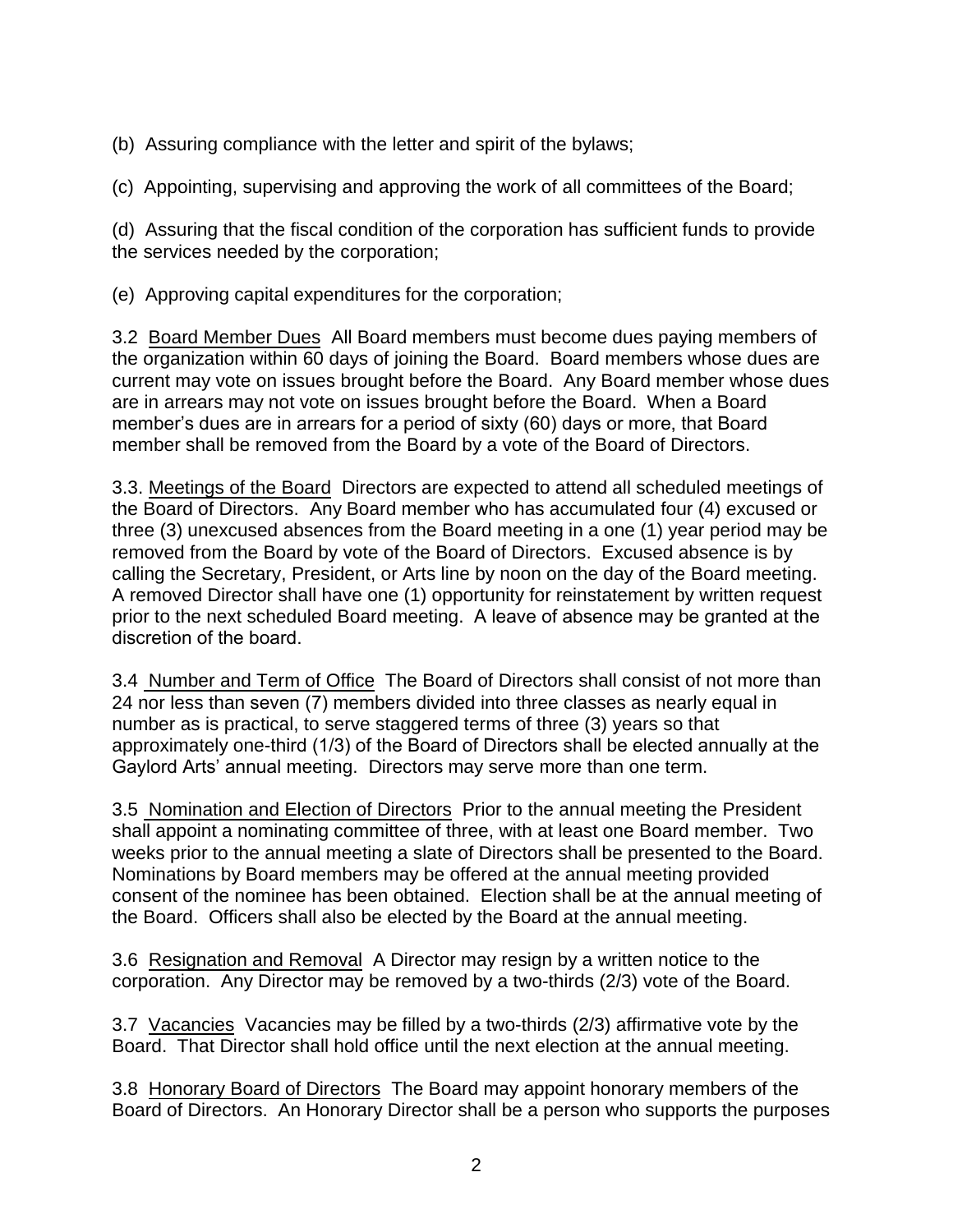of the Gaylord Area Council for the Arts and is appointed in recognition of their outstanding service. Honorary Directors may attend meetings and give opinions but may not vote. All Honorary Directors must be dues paying members of the organization.

3.9 Student Ambassadors High school students (9<sup>th</sup>-12<sup>th</sup> grades at the time of their appointment within Gaylord Arts' service Area) may serve as a non-voting member of the Board of Directors as a "student ambassador". They will be elected to the Board in the same manner as regular Board of Directors and subject to the previsions of articles 3.5 – 3.7 of this document. Student Ambassadors will commit to serving a one-year term, with optional one-year renewals, if they desire and as long as they remain students. The number of "student ambassadors" serving on the Gaylord Arts Board of Directors at any time is up to the discretion of the Board of Directors. Duties of the Student Ambassador are as follows:

- Will make suggestions to the Board of Directors regarding youth programming.
- Will help promote youth programs by distributing information in high youth use areas, on social media, attending programs and otherwise encouraging youth attendance in events.
- Will attend all Education Committee meetings or at the discretion of the Chair. assist in youth programs and attend a board meeting at least twice per calendar year.
- 3.10 Compensation for Directors Directors may be reimbursed for personal

expenditures made on behalf of Gaylord Arts but shall receive no compensation for their services.

# **ARTICLE IV. MEMBERS**

4.1 Voting Members of the Gaylord Area Council for the Arts shall be non-voting members.

4.2 Meetings Members shall be allowed to attend all meetings of the Board of Directors and Committees of the Board. They may observe only, unless asked to speak by the Board.

# **ARTICLE V. MEETINGS**

5.1 Annual Meeting The annual meeting of the Board of Directors shall be held no later than the last quarter of the calendar year or on a date approved by the Board. Terms for the Directors shall commence at the end of the meeting.

5.2 Regular Meetings The regular meetings of the Board of Directors may be held with notice at such time and place as shall from time to time be determined by the Board.

3 5.3 Special Meetings A special meeting may be called by the President alone or on written request of two Directors with at least 24 hours personal notice to the Board of Directors, also notice can be made by telephone and/or email. The notice must specify the business to be transacted.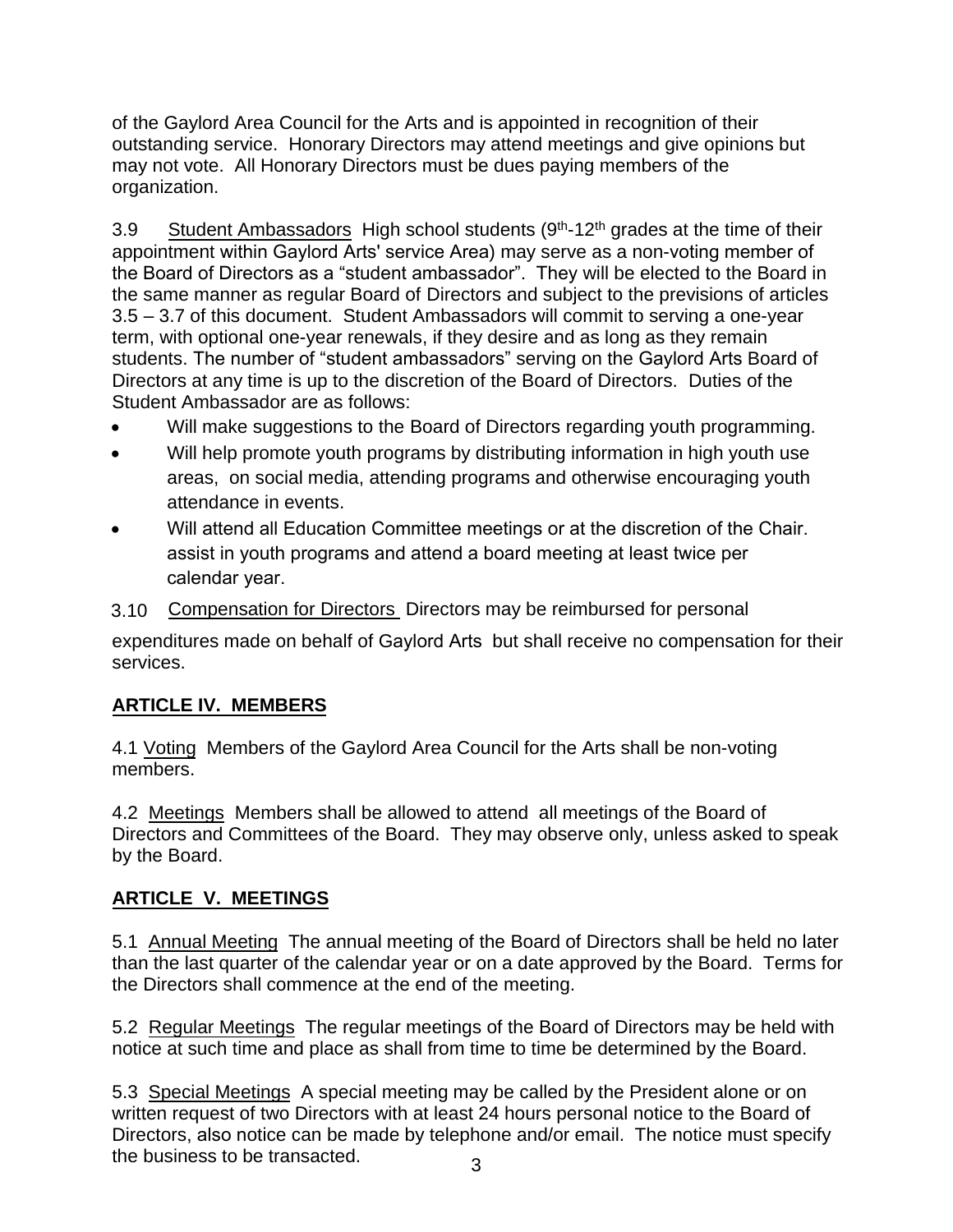5.4 Quorum and Vote A simple majority of the members of the Board then in office constitutes a quorum unless otherwise specified in the Articles of Incorporation. A vote by proxy is allowed.

5.5 Meeting Participation by Use of Communication Equipment Members of the Board of Directors may participate in a meeting of the Board by using remote platforms and technology by means of which all persons participating in the meeting can communicate. Participation shall constitute presence at the meeting.

5.6 Board Action Without a Meeting Action may be taken by the Board without a meeting if, before or after the action, a majority of the Board consent in writing to the action taken. This may include email. The written/emailed comments shall be filed with the minutes of the proceedings. The comment has the same effect as a vote of the Board member for all purposes.

5.7 Notice of Meetings Notice of the date, time, location and purpose of each meeting of the Board shall be sent (by email is allowable) five (5) days or 48 hours by telephone prior to the meetings.

5.8 Robert's New Rules of Order shall be the parliamentary authority used for all matters of procedure not specifically covered by the by-laws or by special rules of procedure adopted by the Board.

## **ARTICLE VI. OFFICERS**

6.1 President The President shall be responsible for calling meetings of the corporation, preparing the agendas, presiding over all regular or special meetings of the Board, signing documents on behalf of the Gaylord Area Council for the Arts and ensuring functions of the Board and corporation are conducted as authorized. The President shall be an ex-officio member of all standing committees.

6.2 Vice President The Vice President shall be responsible for presiding over meetings in the absence of the President, signing documents on behalf of the Gaylord Area Council for the Arts and assisting President in conduction of the business of the corporation.

6.3 Secretary The Secretary shall keep records and minutes of meetings, maintain a current member list, send out notices and receive and distribute information from other organizations. These actions may be completed with the assistance of GACA staff.

6.4 Treasurer The Treasurer shall be responsible for the collection of any dues and charges, for the disbursement of fees and for payment of authorized expenditures. The Treasurer shall advise the Board regarding the finances of the organization and assist in formulating the budgets for regular and special activities. The Treasurer shall prepare a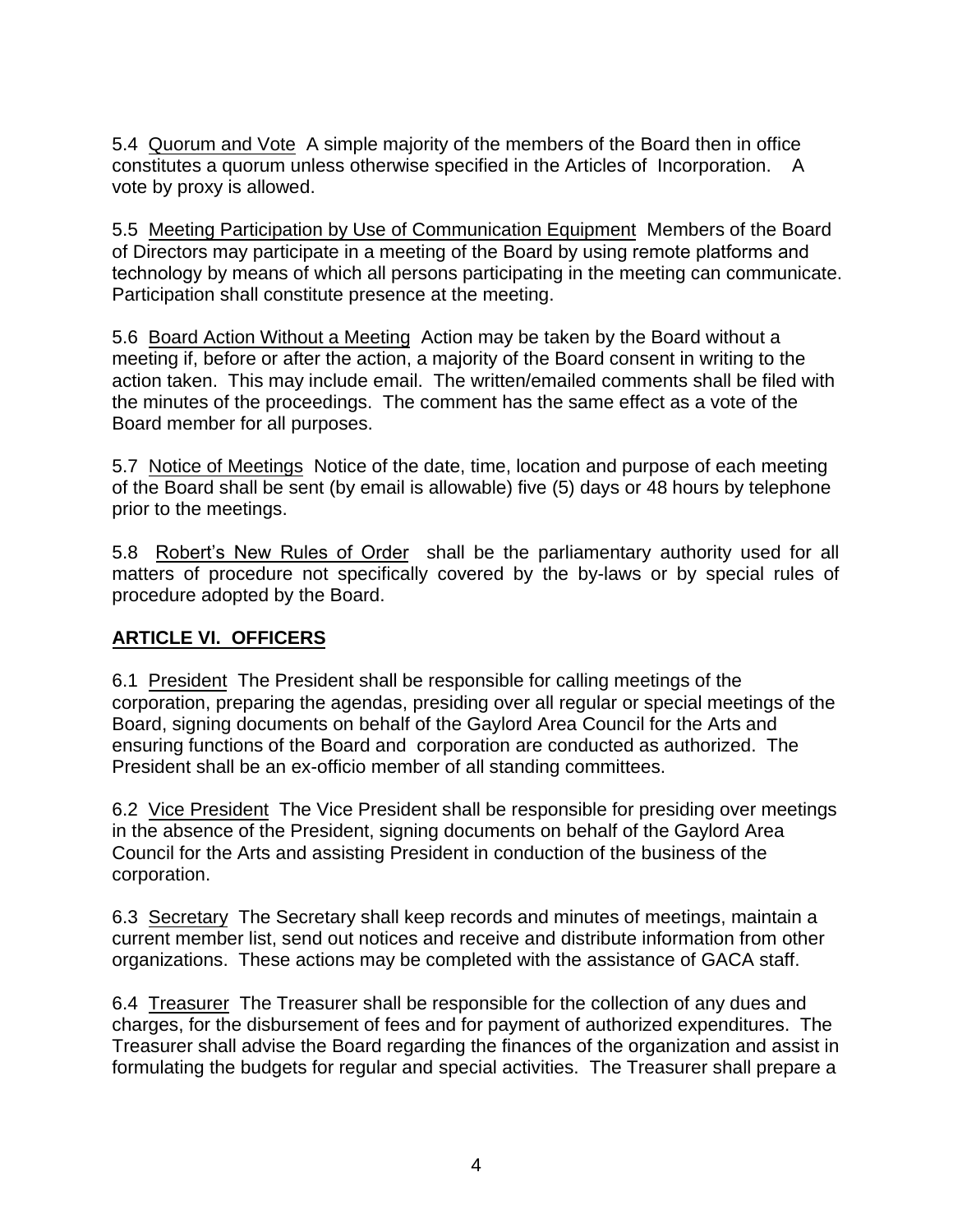yearly financial statement of operations. These actions may be completed with assistance of Gaylord Arts staff.

## **ARTICLE VII. STAFF**

7.1 Hiring The Executive Committee has the power and responsibility in hiring , firing and evaluation of an Executive Director or Arts Manager .

7.2 Executive Director or Arts Manager The Executive Director or Arts Manager shall oversee the day- to-day affairs of the Gaylord Area Council for the Arts, not exclusively the responsibility of the Board. These duties include but are not limited to personnel and hiring decisions, writing of grants, management of all programs, and public relations. The Executive Director or Arts Manager shall also oversee financial affairs of the Gaylord Area Council for the Arts. A full job description for Executive Director or Arts Manager shall be determined prior to hiring and kept on file.

## **ARTICLE VIII. COMMITTEES**

### 8.1 Committee Composition

The Executive Director or Arts Manager shall be present at committee meetings as the President sees fit. The Board President is an ex officio member of all committees and the board appoints the Chair or Co-chairs of each committee with a majority vote. The Chairs appoint members of their own committees.

## 8.2 Executive Committee

The Executive Committee will consist of the four officers of the Board of Directors. They are responsible for conducting any business of the Board between meetings on issues that must be addressed between the full Board meetings. Except for the power to amend the Articles of Incorporation and Bylaws and other issues listed below, the Executive Committee shall have all of the powers and authority of the Board of Directors. They shall be responsible for overseeing the performance of the Executive Director or Arts Manager. They will make recommendations to the Board of Directors regarding actions pertaining to the employment status of that person and/or salary adjustments, subject to Board approval. They will handle interviewing and hiring the person in that position and make recommendations to the Board on the same. The Executive Committee will also review confidential information received from potential "Service Providers" on the "Background Check Acknowledgment Form" and the State of Michigan Internet Criminal History Access TooI(ICHAT) or similar State of Michigan current platform results, as specified in Gaylord Arts' Policy for Conducting Background Checks.

8.3 Standing Committees Standing Committees of the Board may be appointed by the President, with the approval of the Board, to assist the Board such as, but not limited to, a Board Development Committee, Fund Development Committee, Finance Committee, Visual Arts Committee, Performing Arts Committee, Operations Committee, Executive Committee, Education Committee, Program Committee. The Board of Directors may adopt rules and define the purpose and duties of the Committees.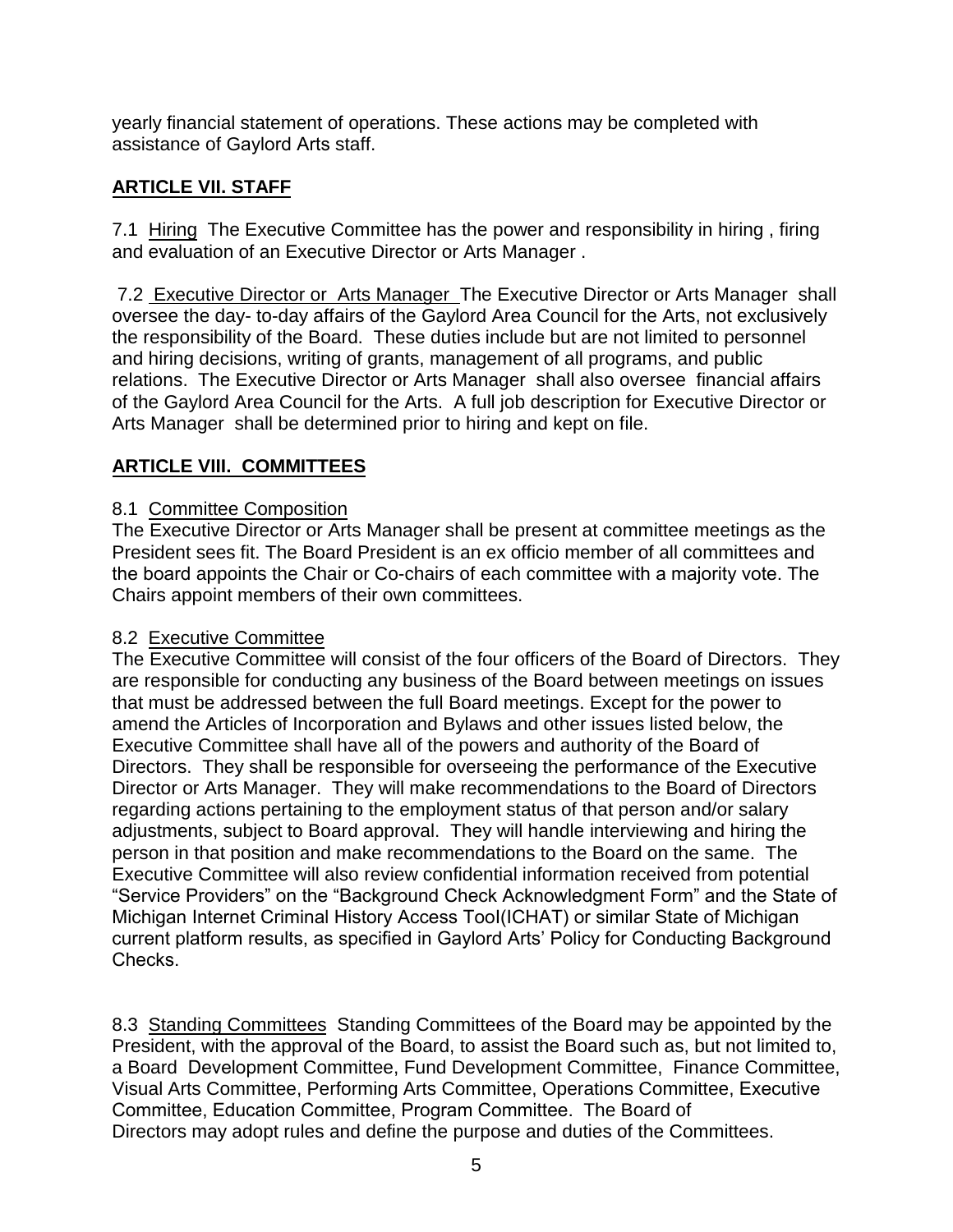8.4 Ad Hoc Committees An Ad Hoc Committee, or Special Committee, may be appointed for a special purpose to assist the Board. This Committee shall be dissolved as soon as it has fulfilled its function. Members of Ad Hoc or Special Committees may be appointed by the President or by the Board of Directors. The Board of Directors may adopt rules and define the purpose and duties of the Committees.

8.5 Volunteers The Board of Directors has the authority to develop policies concerning use and management of volunteers.

### **ARTICLE IX. AMENDMENTS**

9.1 Amendments Amendment to these bylaws may be made upon one month's written notice to Board members; this notice must state the proposed changes. Email notices are acceptable. A two-thirds (2/3) majority vote is required for adoption.

### **ARTICLE X. FINANCES**

10.1 Fiscal Year The fiscal year of the Gaylord Area Council for the Arts shall begin on the 1st day of October each year and extend through the last day of September.

10.2 Accounts and Records The Gaylord Area Council for the Arts' financial records shall be maintained in accordance with generally accepted accounting principles. Two (2) of three (3) signatories shall be needed to sign checks, one being the Executive Director or Arts Manager and the other two being designated by the Board. No signatory may be the sole signatory for a check on which he/she is payee on the check.

10.3 Financial Controls The Board of Directors shall establish a policy regarding the approval for budgeted operation and capital expenditures, and hiring of personnel. No loan shall be contracted for unless authorized by a resolution of the Board.

10.4 Contracts and Conveyances The President of the Board, or Vice President of the Board in the absence of the President of the Board (See Article VI: 6.2), has the authority to execute contracts, conveyances and other instruments on behalf of the Gaylord Area Council for the Arts following Board approval.

10,5 Audit An audit of financial record may be conducted at the end of the fiscal year An audit shall be made part of the permanent record of the corporation.

10.6 Budget The annual budget shall be prepared by the Executive Director, Arts Manager or the Finance Committee and submitted for approval to the Board. Anything outside of the budget or changes to the budget must be approved by the Board.